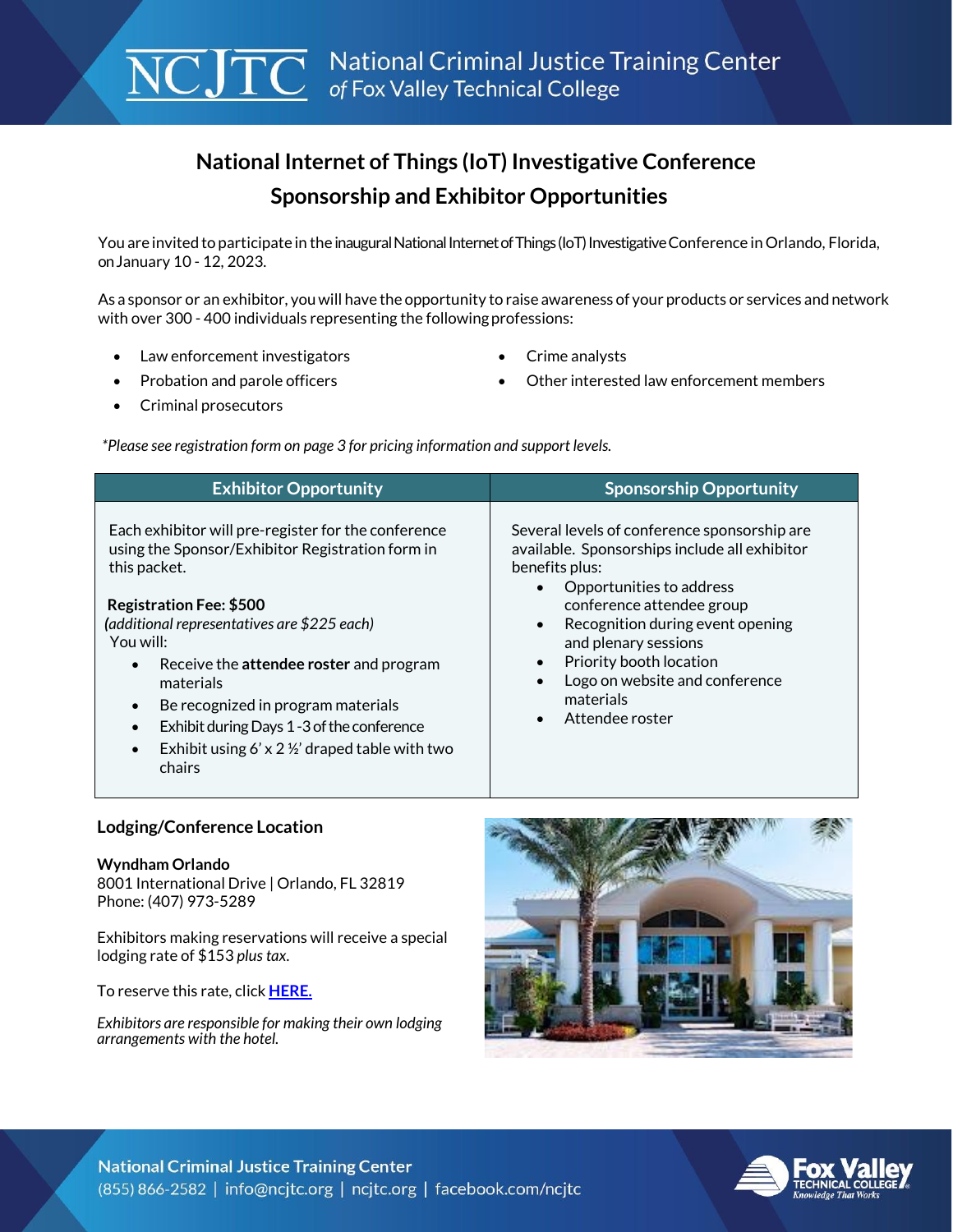### **Additional Exhibitor Details**

|                                    | Display setup*                                                                                                                                                                                                                             | Monday, January 9, 2023     | 1:00 pm $-$ 5:00 pm                 |  |  |
|------------------------------------|--------------------------------------------------------------------------------------------------------------------------------------------------------------------------------------------------------------------------------------------|-----------------------------|-------------------------------------|--|--|
| <b>Schedule</b>                    | Displays open to participants                                                                                                                                                                                                              | Tuesday, January 10, 2023   | $8:00$ am $-5:00$ pm                |  |  |
|                                    |                                                                                                                                                                                                                                            | Wednesday, January 11, 2023 | $8:00$ am $-5:00$ pm                |  |  |
|                                    |                                                                                                                                                                                                                                            | Thursday, January 12, 2023  | $8:00$ am $-2:00$ pm                |  |  |
|                                    | <b>Exhibit Clearing</b>                                                                                                                                                                                                                    | Thursday, January 12, 2023  | $2:00 \text{ pm} - 5:00 \text{ pm}$ |  |  |
|                                    | *Note: If travel prohibits, contact Christine Poquette at poquette@fytc.edu for individual setup<br>time.                                                                                                                                  |                             |                                     |  |  |
| <b>Booth</b><br><b>Assignments</b> | Exhibiting table assignments will be assigned by NCJTC staff. NCJTC and the hotel<br>reserve the right to rearrange the floor plan and to relocate as deemed necessary.                                                                    |                             |                                     |  |  |
| <b>Security</b>                    | Security of materials will be the responsibility of the exhibitor. The exhibitor area may be<br>in a conference room or a public walk-through area. It is recommended that valuable<br>items should be secured when booths are unoccupied. |                             |                                     |  |  |
| <b>Shipments</b>                   | Exhibitor packages and other items can shipped to the hotel to arrive no earlier than<br><b>January 2, 2023.</b> Due to limited storage, items must not be larger than what will fit on a<br>pallet. Please address package:               |                             |                                     |  |  |
|                                    | HOLD FOR: ATTN: (your name, company or agency name)<br>National Internet of Things Investigative Conference (Jan 9-12, 2023)<br><b>Wyndham Orlando</b><br><b>8001 International Drive</b><br>Orlando, FL 32819                             |                             |                                     |  |  |

**Exhibiting Guidelines:** All demonstrations and/or distribution of materials or samples must be made within the booth area assigned to the exhibitor. Other canvassing or distributing will not be permitted without prior approval. The exhibitor shall be responsible for complying with all federal, state, and local laws and taxes that apply to any sale of products. Food and beverages are not to be sold nor given away as samples. NCJTC and its staff shall reserve the right to limit exhibitors or materials which are not in keeping with the purpose or goals of the training conference or which are in violation of any federal, state, or local laws and accepted rules of decorum. Noise levels or audio equipment shall be kept at levels that do not disturb nearby exhibitors or overall conference operations.

**Questions:** For questions regarding exhibiting at the conference, please contact **Tim Styka** at (920) 915-1349 or **[tstyka@fvtc.edu](mailto:tstyka@fvtc.edu.)**. Forms may also be accessed online at [www.ncjtc.org/IoT](http://www.ncjtc.org/IoT) in the resources tab. We hope you are able to participate in this year's conference and look forward to working with you.

Sincerely,

*Tim Styka, IoT Conference Chair* National Criminal Justice Training Center of Fox Valley Technical College 1825 N Bluemound Dr | Appleton, WI 54914| Ph: (855) 866-2582 | Fax: (920) 831-5400 [www.ncjtc.org](http://www.ncjtc.org/)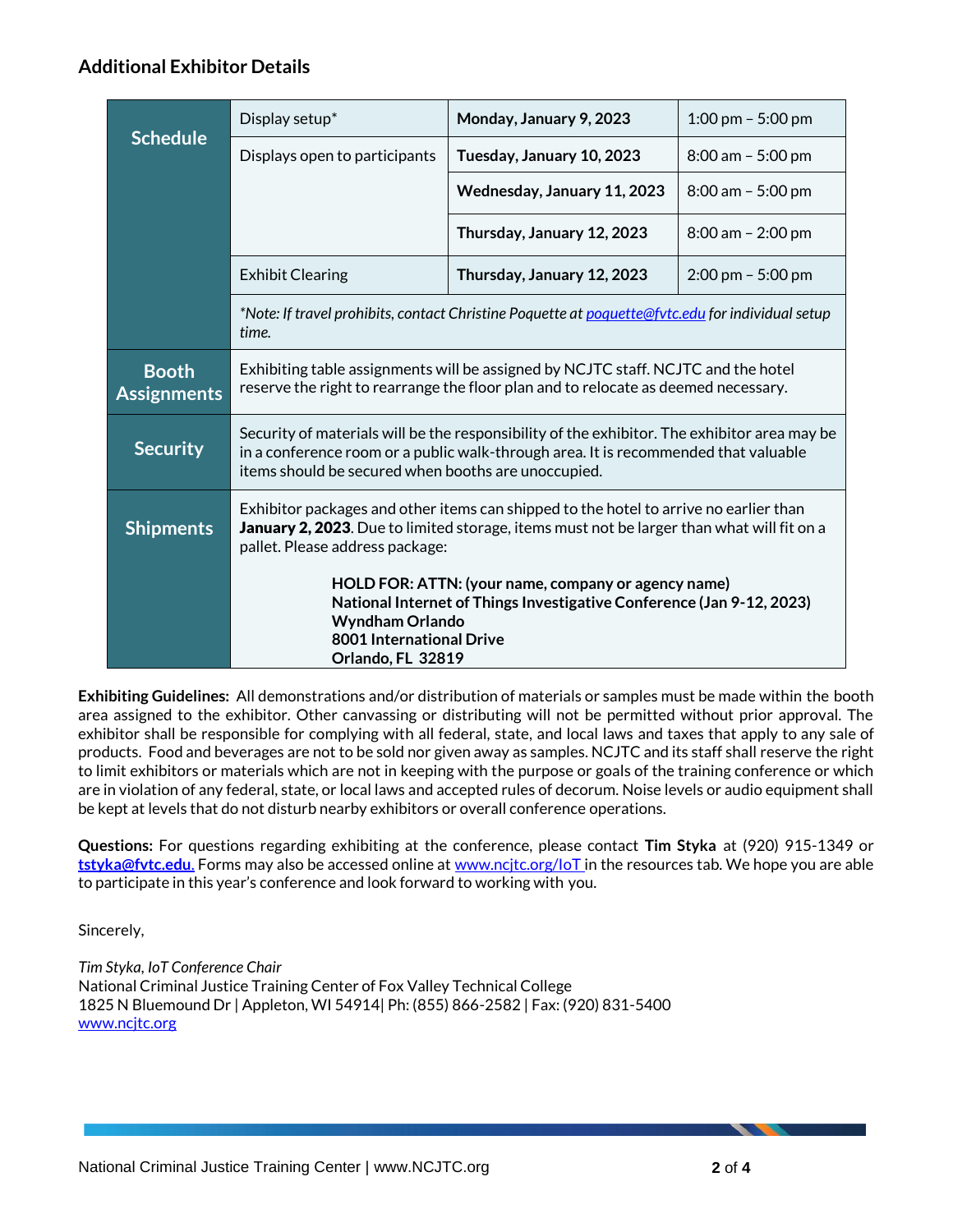### **National Internet of Things Investigative Conference Sponsor/Exhibitor Registration Form (page 1 of 2)**



| 1) Organization Information<br>Organization Name (as it should appear on official conference materials (please print)<br>2) Fees and Payment Information - Exhibiting | Contact Email<br>Amount | Address 2       | <b>Organization Website</b>          | City                               |                                       | П<br>State               | Digital artwork enclosed □<br>Email artwork to poquette@fvtc.edu |                            |
|-----------------------------------------------------------------------------------------------------------------------------------------------------------------------|-------------------------|-----------------|--------------------------------------|------------------------------------|---------------------------------------|--------------------------|------------------------------------------------------------------|----------------------------|
|                                                                                                                                                                       |                         |                 |                                      |                                    |                                       |                          |                                                                  |                            |
| Organization Address 1<br>Organization Phone                                                                                                                          |                         |                 |                                      |                                    |                                       |                          |                                                                  |                            |
|                                                                                                                                                                       |                         |                 |                                      |                                    |                                       |                          |                                                                  |                            |
|                                                                                                                                                                       |                         |                 |                                      |                                    |                                       |                          |                                                                  | Postal Code                |
|                                                                                                                                                                       |                         |                 |                                      |                                    |                                       |                          |                                                                  |                            |
|                                                                                                                                                                       |                         |                 |                                      |                                    |                                       |                          |                                                                  |                            |
| Description                                                                                                                                                           |                         |                 |                                      |                                    | <b>Subtotal</b>                       |                          |                                                                  |                            |
| <b>Exhibitor Fee</b>                                                                                                                                                  | \$500 per organization  |                 |                                      |                                    |                                       |                          |                                                                  |                            |
| Additional representatives (1 is included)                                                                                                                            | \$225 each              |                 |                                      |                                    |                                       |                          |                                                                  |                            |
| Federal, state or not-for-profit agency                                                                                                                               | $$225$ reg. fee         |                 |                                      |                                    |                                       |                          |                                                                  |                            |
|                                                                                                                                                                       |                         |                 | <b>Total Exhibitor Fees Enclosed</b> |                                    |                                       |                          |                                                                  |                            |
|                                                                                                                                                                       |                         |                 |                                      |                                    |                                       |                          |                                                                  |                            |
| 3) Fees and Payment Information - Sponsorship<br><b>Level of Contribution</b>                                                                                         | Amount                  | <b>Subtotal</b> |                                      |                                    |                                       |                          |                                                                  |                            |
|                                                                                                                                                                       |                         |                 |                                      |                                    | <b>You Will Receive</b><br>Logo & web |                          |                                                                  |                            |
|                                                                                                                                                                       |                         |                 | Program<br>Recognition               | Logo in<br>conference<br>materials | link on<br>conference                 | <b>Booth</b><br>Location | Waived<br>Registration<br>Fee                                    | Waived<br>Exhibitor<br>Fee |
| <b>Conference Sponsor - Platinum Level</b>                                                                                                                            | \$5,000                 |                 |                                      |                                    | website                               |                          |                                                                  |                            |
| Premium booth location, recognition at                                                                                                                                |                         |                 |                                      |                                    |                                       |                          |                                                                  |                            |
| the opening ceremony, 5 minutes to                                                                                                                                    |                         |                 |                                      |                                    |                                       |                          |                                                                  |                            |
| address conference attendees at the<br>opening ceremony, primary sponsor of                                                                                           |                         |                 | Full                                 |                                    |                                       | Premier                  |                                                                  |                            |
| one conference break, and free literature                                                                                                                             |                         |                 | Page                                 |                                    |                                       | location                 | individuals                                                      |                            |
| drop. Ongoing highlight of Platinum level                                                                                                                             |                         |                 |                                      |                                    |                                       |                          |                                                                  |                            |
| partnership during event.                                                                                                                                             |                         |                 |                                      |                                    |                                       |                          |                                                                  |                            |
| <b>Conference Sponsor - Gold Level</b>                                                                                                                                | \$3,500                 |                 |                                      |                                    |                                       |                          |                                                                  |                            |
| Recognition at the opening ceremony,<br>break sponsor for one break with 5                                                                                            |                         |                 |                                      |                                    |                                       |                          |                                                                  |                            |
| minutes to address attendees, free                                                                                                                                    |                         |                 | Full                                 |                                    |                                       | Preferred                | 3<br>individuals                                                 |                            |
| literature drop. Ongoing highlight of                                                                                                                                 |                         |                 | Page                                 |                                    |                                       | Location                 |                                                                  |                            |
| Gold level sponsorship during event.                                                                                                                                  |                         |                 |                                      |                                    |                                       |                          |                                                                  |                            |
| <b>Conference Sponsor - Silver Level</b>                                                                                                                              | \$2,000                 |                 |                                      |                                    |                                       |                          |                                                                  |                            |
| Recognition at opening ceremony and                                                                                                                                   |                         |                 | Half                                 |                                    |                                       | Standard                 | 2                                                                |                            |
| free literature drop. Highlight during<br>conference of Silver level sponsorship.                                                                                     |                         |                 | Page                                 | T.                                 | 大                                     | Location                 | individuals                                                      |                            |
|                                                                                                                                                                       |                         |                 |                                      |                                    |                                       |                          |                                                                  |                            |
| Conference Sponsor - Bronze Level<br>Recognition at opening ceremony of                                                                                               | \$1,000                 |                 | Quarter                              |                                    |                                       | Standard                 | 1                                                                |                            |
| Bronze level sponsorship.                                                                                                                                             |                         |                 | Page                                 | ZТ                                 | T.                                    | Location                 | individual                                                       |                            |
| <b>Total Sponsorship Fees Enclosed</b>                                                                                                                                |                         |                 |                                      |                                    |                                       |                          |                                                                  |                            |
|                                                                                                                                                                       |                         |                 |                                      |                                    |                                       |                          |                                                                  |                            |